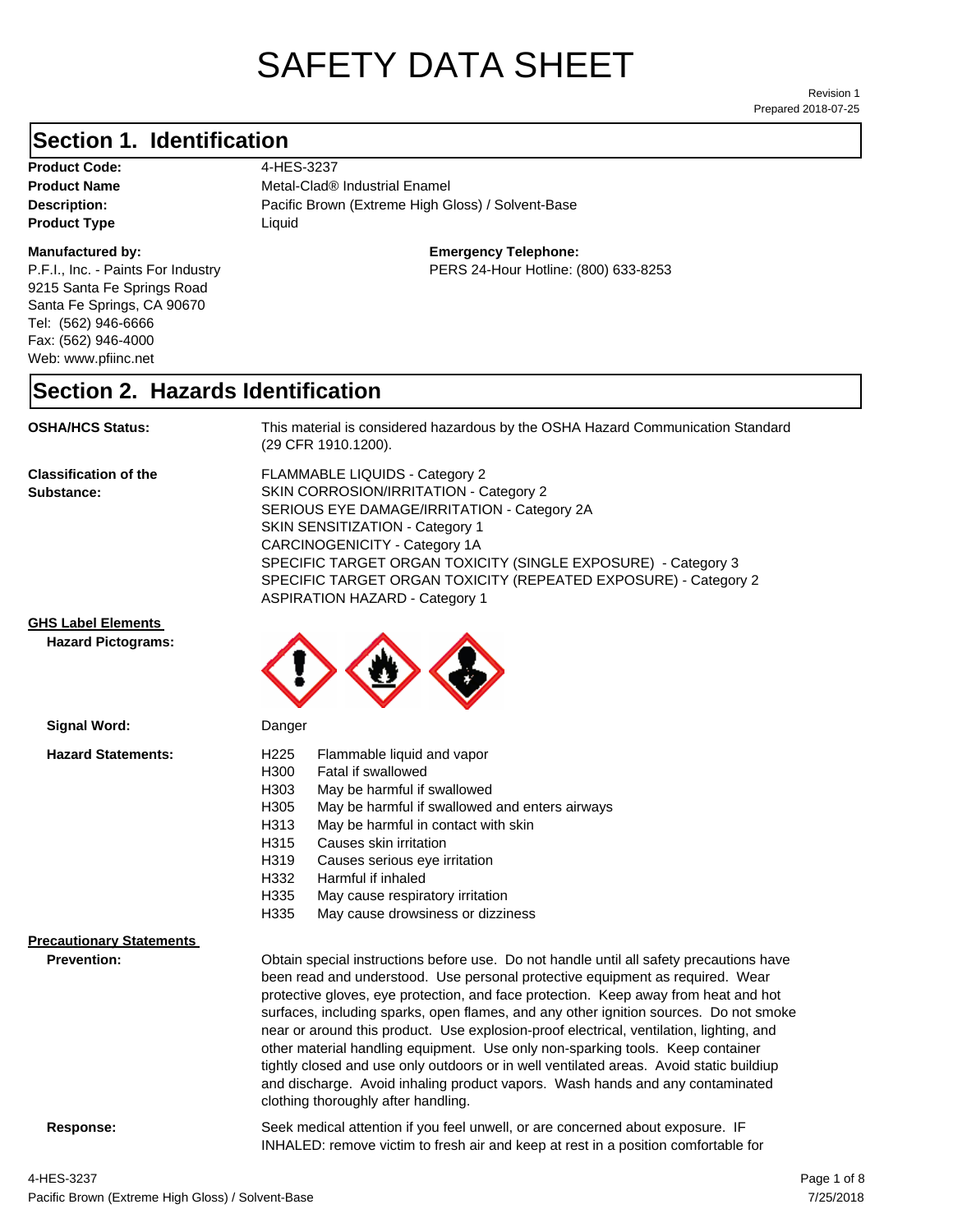| <b>Storage &amp; Disposal:</b>              | breathing. IF SWALLOWED: contact a poison control center or physician immediately.<br>Do not induce vomiting. IN CASE OF SKIN OR HAIR CONTACT: remove all<br>contaminated clothing, and wash skin with soap and water. If irritation or rash occurs,<br>get medical attention. IF IN EYES: rinse with copious amounts of water for several<br>minutes. Remove contact lenses, if present and easy to do so. If eye irritation persists,<br>seek medical attention.<br>Store in a locked and secure environment. Store in a cool, well ventilated area away<br>from direct sunlight and heat. Dispose of contents and container in accordance with all<br>local, regional, state, and federal regulations.                                                                                                                                                                                                                                                                                                                |
|---------------------------------------------|--------------------------------------------------------------------------------------------------------------------------------------------------------------------------------------------------------------------------------------------------------------------------------------------------------------------------------------------------------------------------------------------------------------------------------------------------------------------------------------------------------------------------------------------------------------------------------------------------------------------------------------------------------------------------------------------------------------------------------------------------------------------------------------------------------------------------------------------------------------------------------------------------------------------------------------------------------------------------------------------------------------------------|
| <b>Supplemental Label</b><br>Elements:      | Ensure adequate ventilation at all times when using this product and when sanding the<br>dried film. Wear an appropriate, NIOSH approved particulate respirator. Follow all<br>respirator manufacturer's directions for proper use. Abrading or sanding this product's<br>dried film may release crystalline silica which has been shown to cause lung damage<br>and may cause cancer following long term exposure. Rags, sandpaper, steel wool,<br>and other abrading materials or waste containing this product may spontaneously<br>combust when improperly disposed of. Product contains solvents which can cause<br>permanent brain and nervous system damage. Intentional misuse by concentrating<br>and inhaling the contents of this product can be harmful or fatal. Do not transfer<br>contents to another container.<br>PROPOSITION 65 WARNING: this product contains chemicals known to the State of<br>California to cause cancer and birth defects or other reproductive harm.<br>FOR INDUSTRIAL USE ONLY. |
| <b>Hazards not otherwise</b><br>classified: | None known.                                                                                                                                                                                                                                                                                                                                                                                                                                                                                                                                                                                                                                                                                                                                                                                                                                                                                                                                                                                                              |

## **Section 3. Composition/Information on Ingredients**

| Chemical Name / CAS No                                                              |
|-------------------------------------------------------------------------------------|
| Calcium Carbonate<br>1317-65-3<br>10 to 20%                                         |
| <b>Regular Mineral Spirits</b><br>64741-41-9<br>10 to 20%<br>Vapor Pressure: 2 mmHg |
| Naphtha<br>64742-89-8<br>5 to 10%<br>Vapor Pressure: 12 mmHg                        |
| Xylene<br>1330-20-7<br>1 to 5%<br>Vapor Pressure: 1.06 kPa                          |
| <b>Mineral Spirits</b><br>8052-41-3<br>1 to 5%<br>Vapor Pressure: 2 mmHg            |
| Acetone<br>67-64-1<br>1 to 5%<br>Vapor Pressure: 30.796 kPA                         |

## **Section 4. First Aid Measures**

#### **Description of First Aid Measures**

| <b>Eve Contact:</b> | Immediately flush eyes with copious amounts of water. Remove any contact lenses.<br>Rinse for at least 10 minutes. Get medical attention.                                        |
|---------------------|----------------------------------------------------------------------------------------------------------------------------------------------------------------------------------|
| Inhalation:         | Remove victim to fresh air and maintain in a rest position comfortable for breathing. If<br>fumes are still present, all rescuers should wear appropriate respirators. If victim |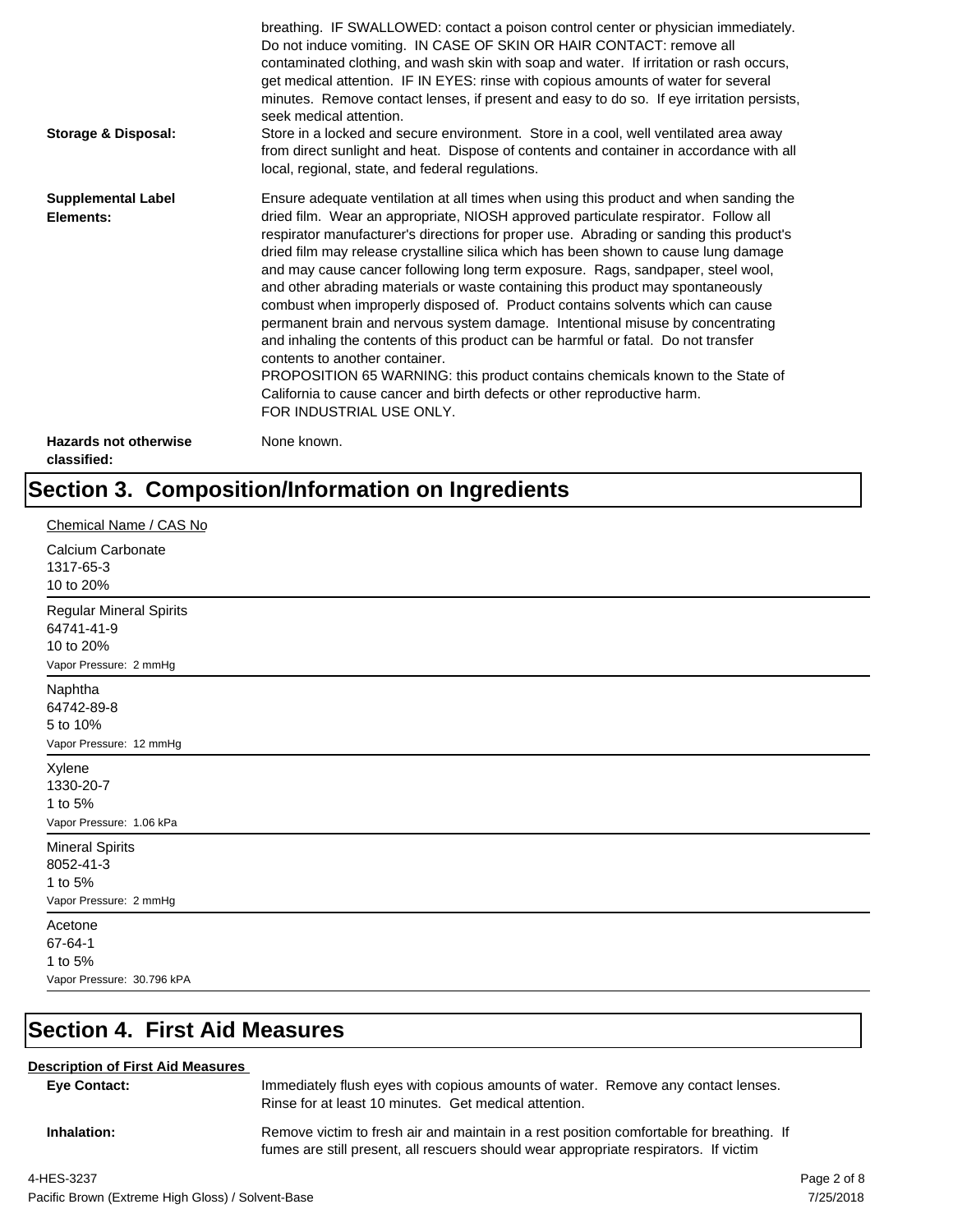| <b>Skin Contact:</b>                                | exhibits irregular breathing, trained personnel should provide artificial respiration or<br>oxygen. Mouth-to-mouth resuscitation may be dangerous. If necessary, contact a<br>poison control center or physician immediately. If victim is unconscious, place in a<br>recovery position and seek medical help immediately. Maintain an open airway for the<br>victim.<br>Wash affected areas with soap and water. Remove contaminated clothing and shoes.<br>Continue to rinse the affected area for at least ten minutes. Get medical attention if<br>discomfort continues. Avoid further exposure in the event of any symptoms or<br>complaints.                                                                                                                                                                                    |
|-----------------------------------------------------|---------------------------------------------------------------------------------------------------------------------------------------------------------------------------------------------------------------------------------------------------------------------------------------------------------------------------------------------------------------------------------------------------------------------------------------------------------------------------------------------------------------------------------------------------------------------------------------------------------------------------------------------------------------------------------------------------------------------------------------------------------------------------------------------------------------------------------------|
| Ingestion:                                          | If product is ingested, contact a poison control center or a physician immediately. Do<br>not induce vomitting. Rinse mouth with water and remove dentures, if any. Remove<br>victim to fresh air and keep at rest in a comfortable position to facilitate breathing. If<br>the victim is conscious and the product has been swallowed, provide small quantities of<br>water to drink. Cease if the victim feels sick, as vomitting may be dangerous.<br>Aspiration hazard if swallowed. This product can enter the lungs and cause damage.<br>If vomitting occurs, the head should be kept low so that vomit does not enter the lungs.<br>Never administer anything by mouth to an unconscious person. If unconscious, place<br>in a recovery position while medical attention is sought. Maintain an open airway for<br>the victim. |
| <b>Potential Acute Health Effects</b>               |                                                                                                                                                                                                                                                                                                                                                                                                                                                                                                                                                                                                                                                                                                                                                                                                                                       |
| <b>Eye Contact:</b>                                 | Causes serious eye irritation.                                                                                                                                                                                                                                                                                                                                                                                                                                                                                                                                                                                                                                                                                                                                                                                                        |
| Inhalation:                                         | Can cause central nervous system depression. May cause drowsiness and dizziness<br>as well as respiratory irritation.                                                                                                                                                                                                                                                                                                                                                                                                                                                                                                                                                                                                                                                                                                                 |
| <b>Skin Contact:</b>                                | Causes skin irritation. May cause an allergic skin reaction.                                                                                                                                                                                                                                                                                                                                                                                                                                                                                                                                                                                                                                                                                                                                                                          |
| Ingestion:                                          | Can cause central nervous system depression. May be fatal if swallowed and allowed<br>to enter airways. Irritating to mouth, throat and stomach.                                                                                                                                                                                                                                                                                                                                                                                                                                                                                                                                                                                                                                                                                      |
| <b>Over-Exposure Signs &amp; Symptoms</b>           |                                                                                                                                                                                                                                                                                                                                                                                                                                                                                                                                                                                                                                                                                                                                                                                                                                       |
| <b>Eye Contact:</b>                                 | Adverse symptoms may include: pain or irritation, watering, redness.                                                                                                                                                                                                                                                                                                                                                                                                                                                                                                                                                                                                                                                                                                                                                                  |
| Inhalation:                                         | Adverse symptoms may include: respiratory tract irritation, coughing, nausea or<br>vomiting, headache, drowsiness or fatigue, dizziness or vertigo, unconsciousness.                                                                                                                                                                                                                                                                                                                                                                                                                                                                                                                                                                                                                                                                  |
| <b>Skin Contact:</b>                                | Adverse symptoms may include: irritation, redness.                                                                                                                                                                                                                                                                                                                                                                                                                                                                                                                                                                                                                                                                                                                                                                                    |
| Ingestion:                                          | Adverse symptoms may include: nausea, vomiting.                                                                                                                                                                                                                                                                                                                                                                                                                                                                                                                                                                                                                                                                                                                                                                                       |
|                                                     | Indication of immediate medical attention and special treatment needed                                                                                                                                                                                                                                                                                                                                                                                                                                                                                                                                                                                                                                                                                                                                                                |
| <b>Notes to Physician:</b>                          | Treat symptomatically. Contact poison treatment specialists if large quantities have<br>been ingested or inhaled.                                                                                                                                                                                                                                                                                                                                                                                                                                                                                                                                                                                                                                                                                                                     |
| <b>Specific Treatments:</b>                         | None specified.                                                                                                                                                                                                                                                                                                                                                                                                                                                                                                                                                                                                                                                                                                                                                                                                                       |
| <b>Protection of First Aid</b><br><b>Providers:</b> | No action should be taken involving any personal risk or without proper training. If<br>fumes are still present, rescuers should wear appropriate respirators or a self<br>contained breathing apparatus. Mouth-to-mouth resuscitation may be dangerous for<br>the first aid provider. Wash all contaminated clothing with soap and water before<br>removal.                                                                                                                                                                                                                                                                                                                                                                                                                                                                          |

## **Section 5. Fire Fighting Measures**

| <b>Extinguishing Media</b>                 |                                                                                                                                                                                                                                                                                                                                                                                                                   |  |
|--------------------------------------------|-------------------------------------------------------------------------------------------------------------------------------------------------------------------------------------------------------------------------------------------------------------------------------------------------------------------------------------------------------------------------------------------------------------------|--|
| Suitable Media:                            | Dry chemical, CO2, water spray (fog), foam, dry sand.                                                                                                                                                                                                                                                                                                                                                             |  |
| Unsuitable Media:                          | Do not use water jet.                                                                                                                                                                                                                                                                                                                                                                                             |  |
| <b>Specific Hazards:</b>                   | The material contains flammable liquid and vapor. Closed containers may explode<br>when exposed to extreme heat as a result of buildup of steam. Vapors may form<br>explosive mixtures with air. Vapors can travel to a source of ignition and flash back.<br>Keep containers tightly closed and isolate from heat, electrical equipment, sparks, and<br>open flames. No unusual fire or explosion hazards noted. |  |
| <b>Special Firefighting</b><br>Procedures: | Water may be used to cool closed containers to prevent pressure buildup and possible<br>autoignition or explosion. Evacuate area and fight fire from safe distance. Containers<br>may explode when heated. Firefighters should wear appropriate protective equipment                                                                                                                                              |  |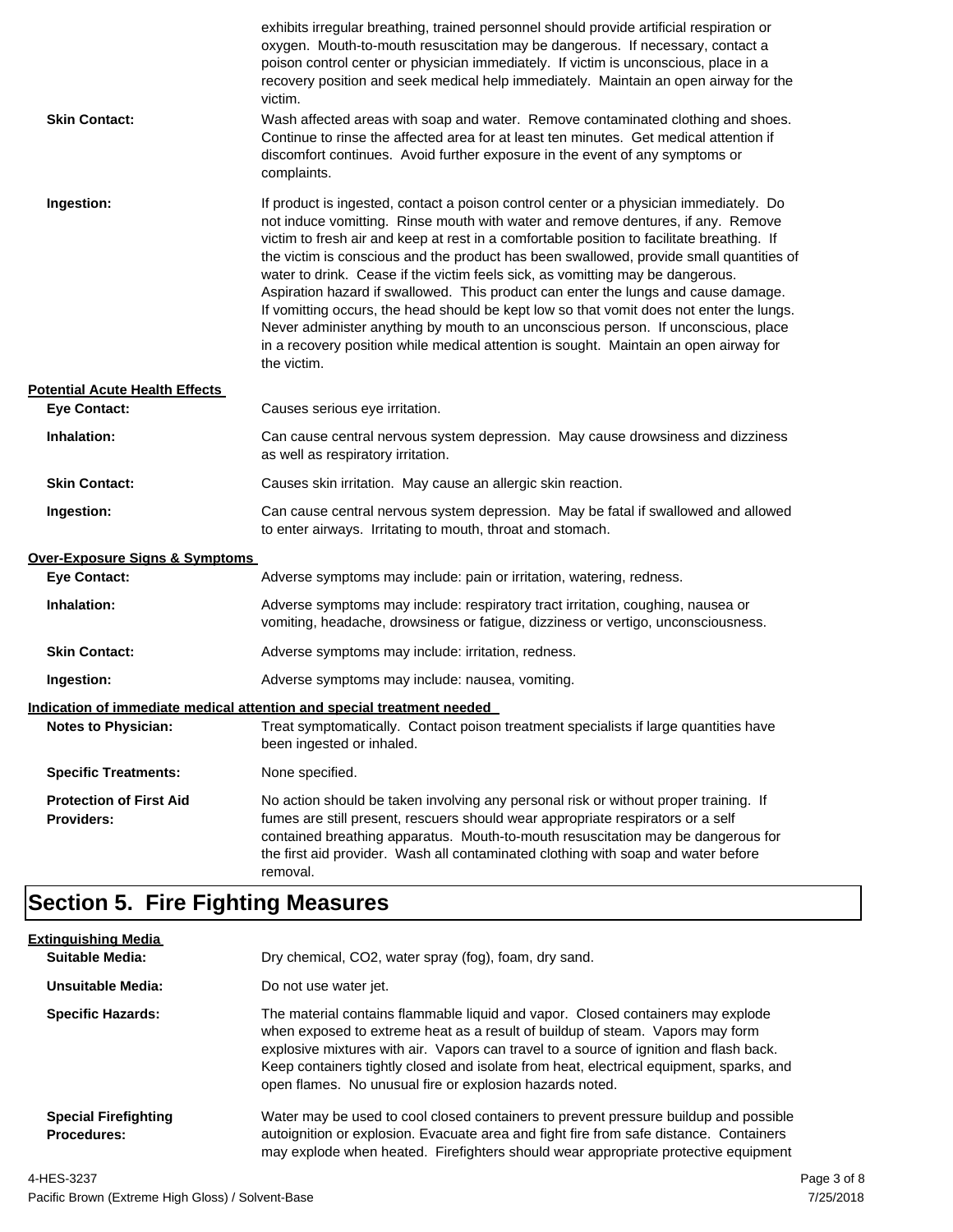### **Section 6. Accidental Release Measures**

| <b>Environmental Precautions:</b>                        | Avoid dispersal of spilled material and runoff from contacting soil, waterways, drains,<br>and sewers. Inform the relevant authorities if the product has caused environmental<br>pollution.                                                                                                                                                                                                                                                                                                                                                                                        |
|----------------------------------------------------------|-------------------------------------------------------------------------------------------------------------------------------------------------------------------------------------------------------------------------------------------------------------------------------------------------------------------------------------------------------------------------------------------------------------------------------------------------------------------------------------------------------------------------------------------------------------------------------------|
| Steps to be Taken if Material<br>is Released or Spilled: | Contain spilled liquid with sand or earth. Do not use combustible materials such as<br>sawdust. Eliminate all ignition sources and use explosion-proof equipment. Place<br>material in a container and dispose of according to local, regional, state, and federal<br>regulations. Ventilate area and remove product with inert absorbent and non-sparking<br>tools. Do not incinerate closed containers.                                                                                                                                                                           |
| <b>Small Spills:</b>                                     | Stop leak if doing so can be done without risk. Remove containers from spill area.<br>Use non-sparking tools. Dilute with water and mop up if water-soluble. If not<br>water-soluble, absorb with inert dry material and place in appropriate waste container.<br>Dispose of via a licensed waste disposal contractor.                                                                                                                                                                                                                                                              |
| Large Spills:                                            | Stop leak if doing so can be done without risk. Remove containers from spill area.<br>Use non-sparking tools. Approach the release from upwind. Prevent entry into<br>sewers, waterways, basements, or confined areas. Wash spillages into an effluent<br>treatment plant or proceed as follows: contain and collect spillage with inert absorbent<br>materials and place in a container for disposal according to local regulations. Dispose<br>of via a licensed waste disposal contractor. See Section 1 for emergency contact<br>information and Section 13 for waste disposal. |

## **Section 7. Handling and Storage**

| Handling: | Wash thoroughly after handling. Eating, drinking, and smoking should be prohibited in<br>areas where this material is handled, stored, and processed. Wash hands and face<br>before eating or drinking. Remove contaminated clothing and launder before reuse.<br>Use only with adequate ventilation. Follow all SDS and label precautions even after<br>container is emptied, as it may retain product residues. Avoid breathing fumes, vapors,<br>or mist. Avoid contact with eyes, skin, and clothing. |
|-----------|-----------------------------------------------------------------------------------------------------------------------------------------------------------------------------------------------------------------------------------------------------------------------------------------------------------------------------------------------------------------------------------------------------------------------------------------------------------------------------------------------------------|
| Storage:  | Store in a dry, cool, well ventilated place. Keep container tightly closed while not in<br>use. Isolate from heat, electrical equipment, sparks, and open flame. Do not store<br>above 120 degrees Fahrenheit. Store large quantities in buildings designed and<br>protected for storage of NFPA Class II combustible liquids. Protect from heat,<br>moisture, and foreign materials.                                                                                                                     |

## **Section 8. Exposure Controls/Personal Protection**

| Chemical Name / CAS No<br>Calcium Carbonate<br>1317-65-3<br>10 to 20%               | <b>OSHA Exposure Limits</b><br>15 mg/m3 | <b>ACGIH Exposure Limits</b><br>10 mg/m3 | <b>Other Exposure Limits</b> |
|-------------------------------------------------------------------------------------|-----------------------------------------|------------------------------------------|------------------------------|
| <b>Regular Mineral Spirits</b><br>64741-41-9<br>10 to 20%<br>Vapor Pressure: 2 mmHg | 100 ppm                                 | 100 ppm                                  |                              |
| Naphtha<br>64742-89-8<br>5 to 10%<br>Vapor Pressure: 12 mmHg                        | 500 ppm                                 | 300 ppm                                  |                              |
| Xylene<br>1330-20-7<br>1 to 5%<br>Vapor Pressure: 1.06 kPa                          | 100 ppm                                 | 100 ppm                                  |                              |
| <b>Mineral Spirits</b><br>8052-41-3<br>1 to 5%                                      | 100 ppm                                 | 100 ppm                                  |                              |
| 4-HES-3237                                                                          |                                         |                                          | Page 4 of 8                  |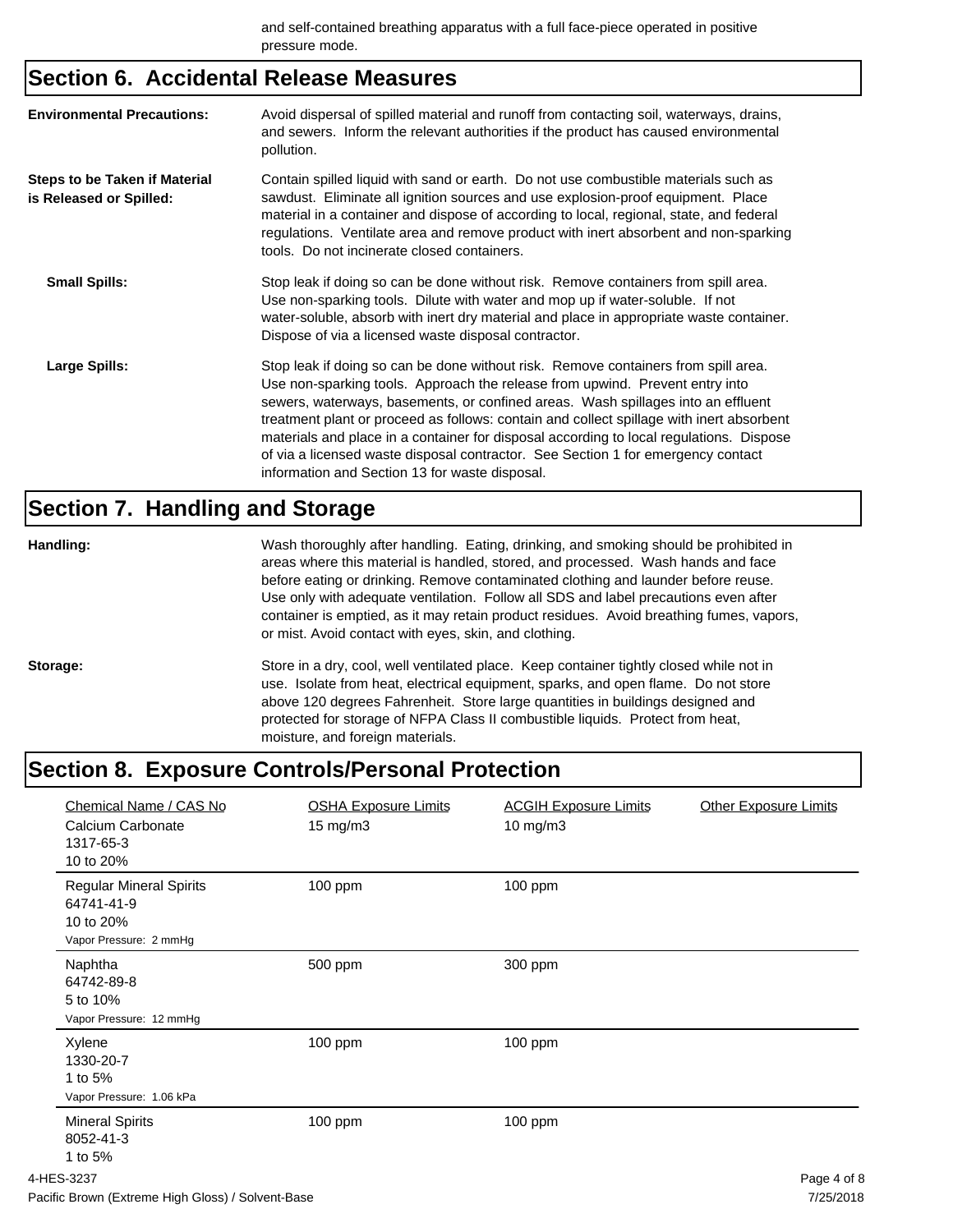| Vapor Pressure: 2 mmHg                                      |                                               |                                                                                                                                                                                                                                                                                                                                                                                                                                                                                                                                                                                                                                                                                                                                                                                               |
|-------------------------------------------------------------|-----------------------------------------------|-----------------------------------------------------------------------------------------------------------------------------------------------------------------------------------------------------------------------------------------------------------------------------------------------------------------------------------------------------------------------------------------------------------------------------------------------------------------------------------------------------------------------------------------------------------------------------------------------------------------------------------------------------------------------------------------------------------------------------------------------------------------------------------------------|
| Acetone<br>67-64-1<br>1 to 5%<br>Vapor Pressure: 30.796 kPA | 1,000 ppm                                     | 500 ppm                                                                                                                                                                                                                                                                                                                                                                                                                                                                                                                                                                                                                                                                                                                                                                                       |
| <b>Engineering Controls:</b>                                |                                               | Use process enclosures, local exhaust ventilation, or other engineering controls to<br>keep worker exposure to airborne contaminants below any recommended or statutory<br>limits. The engineering controls also need to keep gas, vapor, or dust concentrations<br>below any lower explosive limits. Use explosion-proof ventilation equipment.                                                                                                                                                                                                                                                                                                                                                                                                                                              |
| <b>Environmental Controls:</b>                              |                                               | Emissions from ventilation or work process equipment should be checked to ensure<br>they comply with the requirements of environmental protection legislation. In some<br>cases, fume scrubbers, filters, and other engineering modifications to the process<br>equipment may be required to reduce emissions to acceptable levels.                                                                                                                                                                                                                                                                                                                                                                                                                                                           |
| <b>Respiratory Protection:</b>                              | adequate protection.                          | Use a properly fitted, air-purifying or air-fed respirator complying with an approved<br>standard if a risk assessment indicates this is necessary. Respiratory protection<br>programs that meet OSHA 1910.134 and ANSI Z88.2 requirements must be followed<br>when workplace conditions warrant a respirator's use. A NIOSH/MSHA approved<br>respirator with an organic vapor cartridge may be permissible under circumstances<br>where airborne concentrations are expected to exceed exposure limits. Protection<br>provided by air purifying respirators is limited. Use a positive pressure, air supplied<br>respirator if there is any potential for an uncontrolled release, exposure levels are not<br>known, or in any circumstances where air purifying respirators may not provide |
| <b>Skin Protection:</b>                                     | used.                                         | Use impervious, chemical resistant gloves to prevent prolonged skin contact and<br>absorption of material through the skin. Nitrile or neoprene gloves may afford<br>adequate protection. Personal protective equipment for the body should be selected<br>based on the task being performed and the risks involved, and should be approved by<br>a specialist before handling this product. Where there is a risk of ignition from static<br>electricity, wear anti-static protective clothing. For best protection, the clothing should<br>include anti-static boots, gloves, and overalls. Appropriate footwear should always be                                                                                                                                                           |
| <b>Eye Protection:</b>                                      | times to protect against splashes of liquids. | Safety eyewear, such as splash goggles or a full face shield, should be worn at all                                                                                                                                                                                                                                                                                                                                                                                                                                                                                                                                                                                                                                                                                                           |
| <b>Hygienic Measures:</b>                                   |                                               | Wash thoroughly with soap and water before eating, drinking, or smoking. Remove<br>contaminated clothing immediately and launder before reuse.                                                                                                                                                                                                                                                                                                                                                                                                                                                                                                                                                                                                                                                |
|                                                             |                                               |                                                                                                                                                                                                                                                                                                                                                                                                                                                                                                                                                                                                                                                                                                                                                                                               |

## **Section 9. Physical and Chemical Properties**

| <b>Physical State:</b>        | Liquid            |
|-------------------------------|-------------------|
| Odor:                         | Solvent odor      |
|                               |                   |
| Vapor Density                 | Heavier than air  |
| Vapor Density                 | 4.20              |
| Vapor Pressure                | 6 kPA             |
| <b>Evaporation Rate</b>       | Slower than ether |
| Boiling Range                 | 56 to 157 C       |
| Specific Gravity (SG)         | 1.081             |
| Material VOC (Lb / Gal)       | 2.57              |
| Material VOC $(g/L)$          | 308.36            |
| Coating VOC (Lb/Gal)          | 2.63              |
| Coating VOC (g/L)             | 315.51            |
| Flash Point:                  | 32 C (90 F)       |
| Autoignition:                 | Will not occur    |
| LEL:                          | $1.0 \%$          |
| UEL:                          | 12.8%             |
| <b>Partition Coefficient.</b> | Not available     |
| n-octanol/water:              |                   |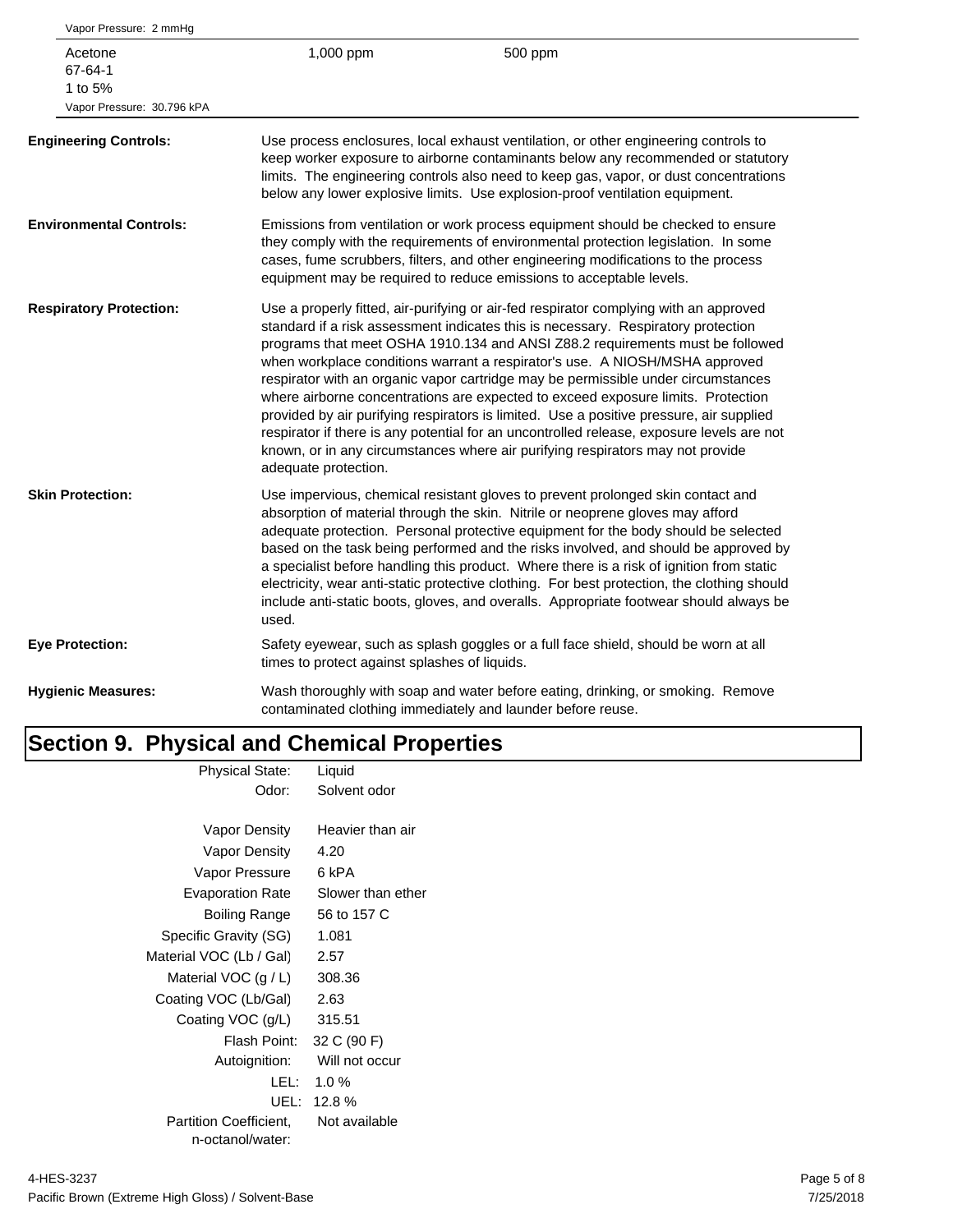## **Section 10. Stability and Reactivity**

| <b>Conditions to Avoid:</b><br>Incompatibility: | Avoid temperatures above 120 degrees Fahrenheit. Avoid all possible sources of<br>ignition. Do not pressurize, cut, weld, braze, drill, or expose containers to heat. Do not<br>allow vapor to accumulate in low or confined areas. Avoid contact with strong acid and<br>strong bases.<br>Incompatible with strong oxidizing agents. |
|-------------------------------------------------|---------------------------------------------------------------------------------------------------------------------------------------------------------------------------------------------------------------------------------------------------------------------------------------------------------------------------------------|
|                                                 |                                                                                                                                                                                                                                                                                                                                       |
| <b>Hazardous Decomposition:</b>                 | By open flame, carbon monoxide and carbon dioxide. When heated to decomposition,<br>product emits acrid smoke and irritating fumes. Contains solvents which may form<br>carbon monoxide, carbon dioxide, and formaldehyde.                                                                                                            |
| <b>Hazardous Polymerization:</b>                | Will not occur under normal conditions.                                                                                                                                                                                                                                                                                               |
| Stability:                                      | The product is stable.                                                                                                                                                                                                                                                                                                                |

#### **Section 11. Toxicological Information**

| <b>Effects of Over-Exposure</b> |                                                                                                                                                                                                                                                                                                                                                                                                                                                                                                                                                                                                                                                                                                                                                                                                                                                                                                                                                                                                                                                                                                                                                                                                                                                                                                                                                                                                                      |
|---------------------------------|----------------------------------------------------------------------------------------------------------------------------------------------------------------------------------------------------------------------------------------------------------------------------------------------------------------------------------------------------------------------------------------------------------------------------------------------------------------------------------------------------------------------------------------------------------------------------------------------------------------------------------------------------------------------------------------------------------------------------------------------------------------------------------------------------------------------------------------------------------------------------------------------------------------------------------------------------------------------------------------------------------------------------------------------------------------------------------------------------------------------------------------------------------------------------------------------------------------------------------------------------------------------------------------------------------------------------------------------------------------------------------------------------------------------|
| <b>Eye Contact:</b>             | Causes serious eye irritation.                                                                                                                                                                                                                                                                                                                                                                                                                                                                                                                                                                                                                                                                                                                                                                                                                                                                                                                                                                                                                                                                                                                                                                                                                                                                                                                                                                                       |
| <b>Skin Contact:</b>            | Prolonged or repeated skin contact may cause irritation. Allergic reactions are<br>possible.                                                                                                                                                                                                                                                                                                                                                                                                                                                                                                                                                                                                                                                                                                                                                                                                                                                                                                                                                                                                                                                                                                                                                                                                                                                                                                                         |
| Inhalation:                     | Harmful if inhaled. High gas, vapor, mist, or dust concentrations may be harmful if<br>inhaled. Avoid breathing fumes, spray, vapors, or mist. May cause headaches and<br>dizziness. High vapor concentrations are irritating to the eyes, nose, throat, and lungs.<br>Prolonged or excessive inhalation may cause respiratory tract irritation.                                                                                                                                                                                                                                                                                                                                                                                                                                                                                                                                                                                                                                                                                                                                                                                                                                                                                                                                                                                                                                                                     |
| Ingestion:                      | Harmful or fatal if swallowed. Aspiration hazard if swallowed; can enter lungs and<br>cause damage.                                                                                                                                                                                                                                                                                                                                                                                                                                                                                                                                                                                                                                                                                                                                                                                                                                                                                                                                                                                                                                                                                                                                                                                                                                                                                                                  |
| <b>Chronic Hazards:</b>         | High concentrations may lead to central nervous system effects (drowsiness,<br>dizziness, nausea, headaches, paralysis, burred vision) and damage. Reports have<br>associated repeated and prolonged occupational overexposure to solvents with<br>permanent brain and nervous system damage. Contains carbon black pigment.<br>Chronic inflammation, lung fibrosis, and lung tumors have been observed in<br>experimental tests involving rats exposed to excessive concentrations of carbon black<br>and several insoluble dust particles for long periods of time. Tumors have not been<br>observed in other species under similar circumstances. Epidemiological studies of<br>North American workers show no evidence of clinically significant negative health<br>effects from occupational exposure to carbon black. Carbon black is listed as a Group<br>2B - Possibly Carcinogenic to Humans, by IARC and is proposed to be listed as A4 -<br>Not Classified as a Human Carcinogen by the American Conference of Governmental<br>Industrial Hygienists. Significant exposure is unlikely during typical application of this<br>product by roller or brush. Risk of overexposure depends on the duration and level of<br>exposure to dust from such processes as repeated sanding of dried surfaces, or<br>inhalation of spray mist, and the actual concentration of carbon black in the product<br>formula. |
|                                 | Product contains titanium dioxide, which is listed as a Group 2B - Possibly<br>Carcinogenic to Humans by IARC. No significant exposure to titanium dioxide is<br>anticipated while using this product, in which titanium dioxide is bound to other<br>materials including resin and other pigments, during brush or rolling application.<br>Overexposure risks depend on duration and level of exposure to dust, such as from<br>repeated sanding of this product's dried film, or inhalation of spray mist, and the actual<br>concentration of titanium dioxide in the product formula. For additional information,<br>refer to IARC Monograph, Volume 93, 2010.                                                                                                                                                                                                                                                                                                                                                                                                                                                                                                                                                                                                                                                                                                                                                    |
| <b>Primary Routes of Entry:</b> | Eye contact, ingestion, inhalation, absorption through the skin, skin contact.                                                                                                                                                                                                                                                                                                                                                                                                                                                                                                                                                                                                                                                                                                                                                                                                                                                                                                                                                                                                                                                                                                                                                                                                                                                                                                                                       |
| <b>Acute Toxicity Values:</b>   | Acute effects of this product have not been tested. Available data on individual<br>components, if any, will be listed below.                                                                                                                                                                                                                                                                                                                                                                                                                                                                                                                                                                                                                                                                                                                                                                                                                                                                                                                                                                                                                                                                                                                                                                                                                                                                                        |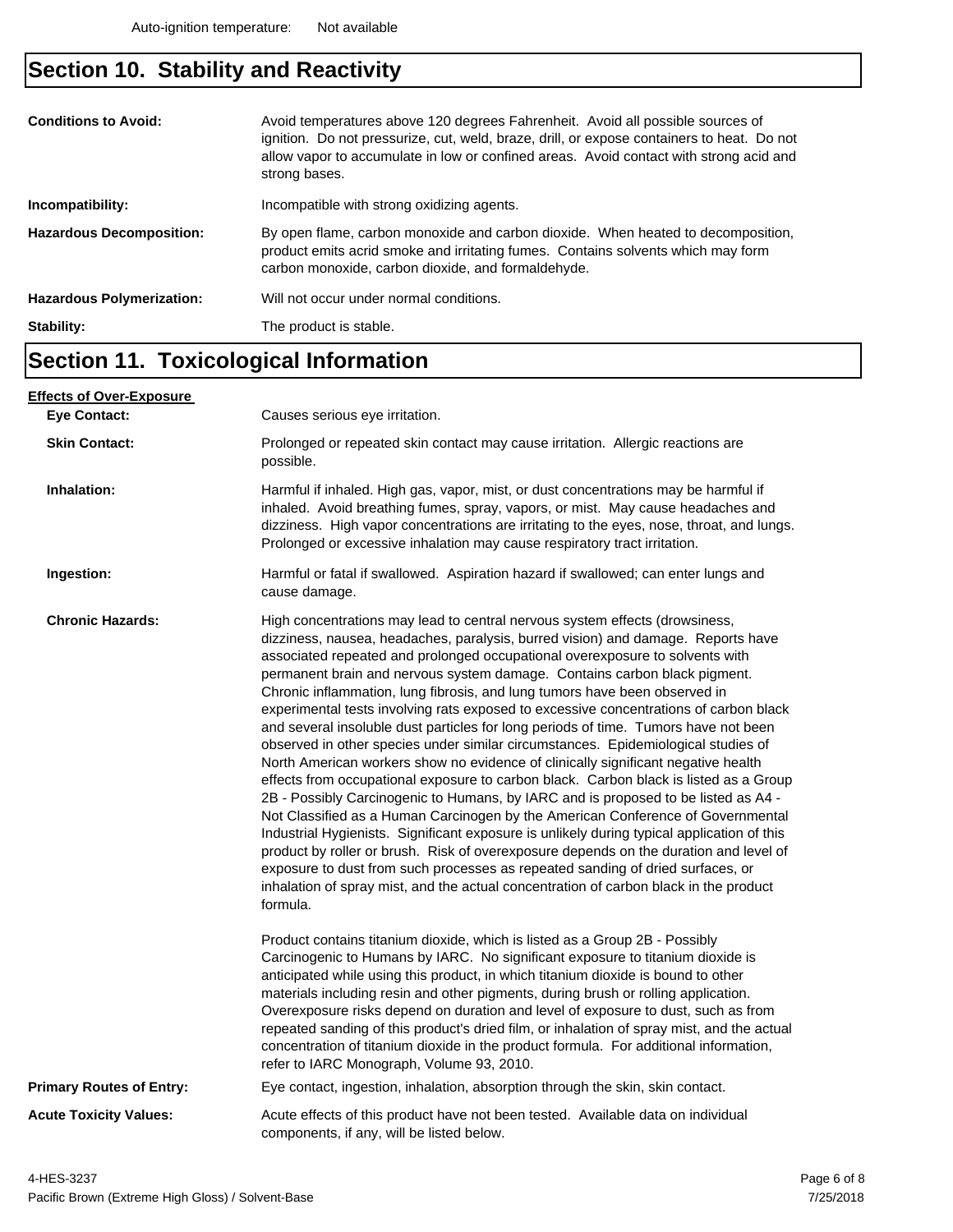**Ecological Information:** Product is a mixture of listed components.

#### **Section 13. Disposal Information**

**Disposal Considerations:** The generation of waste should be avoided or minimized wherever possible. Disposal of this product, solutions, and any by-products should at all times comply with relevant environmental protection regulations and waste disposal regulations, in addition to any local or regional restrictions which may be in effect. Surplus and non-recyclable products should be disposed of via a licensed waste disposal contractor. Waste should not be disposed of untreated to the sewer unless fully compliant with the requirements of all authorities with jurisdiction. Waste packaging should be recycled whenever possible. Incineration or landfill should only be considered when recycling is not feasible. Take care when handling empty containers as they may retain some residual product. Vapor from residue may create a flammable or explosive atmosphere within the used container. Do not expose empty containers to heat or sparks, and do not weld, cut, or grind used containers unless they have been thoroughly cleaned. Avoid contact of spilled material with soil, waterways, drains, and sewer systems.

#### **Section 14. Transport Information**

|                          | Domestic (US DOT) | <b>International (IMDG)</b> | Air (IATA) | Canada (TDG) |
|--------------------------|-------------------|-----------------------------|------------|--------------|
| <b>UN Number:</b>        | 1263              | 1263                        | 1263       | 1263         |
| <b>UN Shipping Name:</b> | Paint             | Paint                       | Paint      | Paint        |
| <b>Hazard Class:</b>     | 3                 | 3                           | 3          | 3            |
| <b>Packing Group:</b>    | Ш                 | Ш                           | Ш          | Ш            |
| <b>Limited Quantity:</b> | Yes               | Yes                         | Yes        | Yes          |
|                          |                   |                             |            |              |

**Special Considerations:** The presence of a shipping description for a particular mode of transport does not indicate that the product is packaged suitably for that mode of transport. All packaging should be reviewed for suitability prior to shipment, so that compliance with applicable regulations can be ensured. Compliance with all applicable regulations is the sole responsibility of the person offering the product for transport. Persons loading and unloading dangerous goods should be trained in all the risks associated with the substances at hand, and on all actions to be taken in case of an emergency situation.

#### **Section 15. Regulatory Information**

| <b>U.S. Federal Regulations</b><br><b>CERCLA - SARA Hazard</b><br>Category: | This product has been reviewed according to the EPA hazard categories promulgated by<br>Sections 311 and 312 of the Superfund Amendment and Reauthorization Act of 1986.<br>known as SARA Title III, and is considered to meet the following categories under<br>applicable conditions: |  |  |  |  |
|-----------------------------------------------------------------------------|-----------------------------------------------------------------------------------------------------------------------------------------------------------------------------------------------------------------------------------------------------------------------------------------|--|--|--|--|
|                                                                             | Fire Hazard, Acute Health Hazard, Chronic Health Hazard                                                                                                                                                                                                                                 |  |  |  |  |
| <b>SARA Section 313:</b>                                                    | This product contains the following substances subject to the reporting requirements of<br>Section 313 of Title III of the Superfund Amendment and Reauthorization Act of 1986 as<br>well as 40 CFR Section 372:                                                                        |  |  |  |  |
|                                                                             | 1330-20-7<br>Xylene 1.0 - 5%                                                                                                                                                                                                                                                            |  |  |  |  |
| <b>Toxic Substances Control</b><br>Act:                                     | This product contains the following chemical substances subject to the reporting<br>requirements of TSCA 12(B) if exported from the United States:                                                                                                                                      |  |  |  |  |